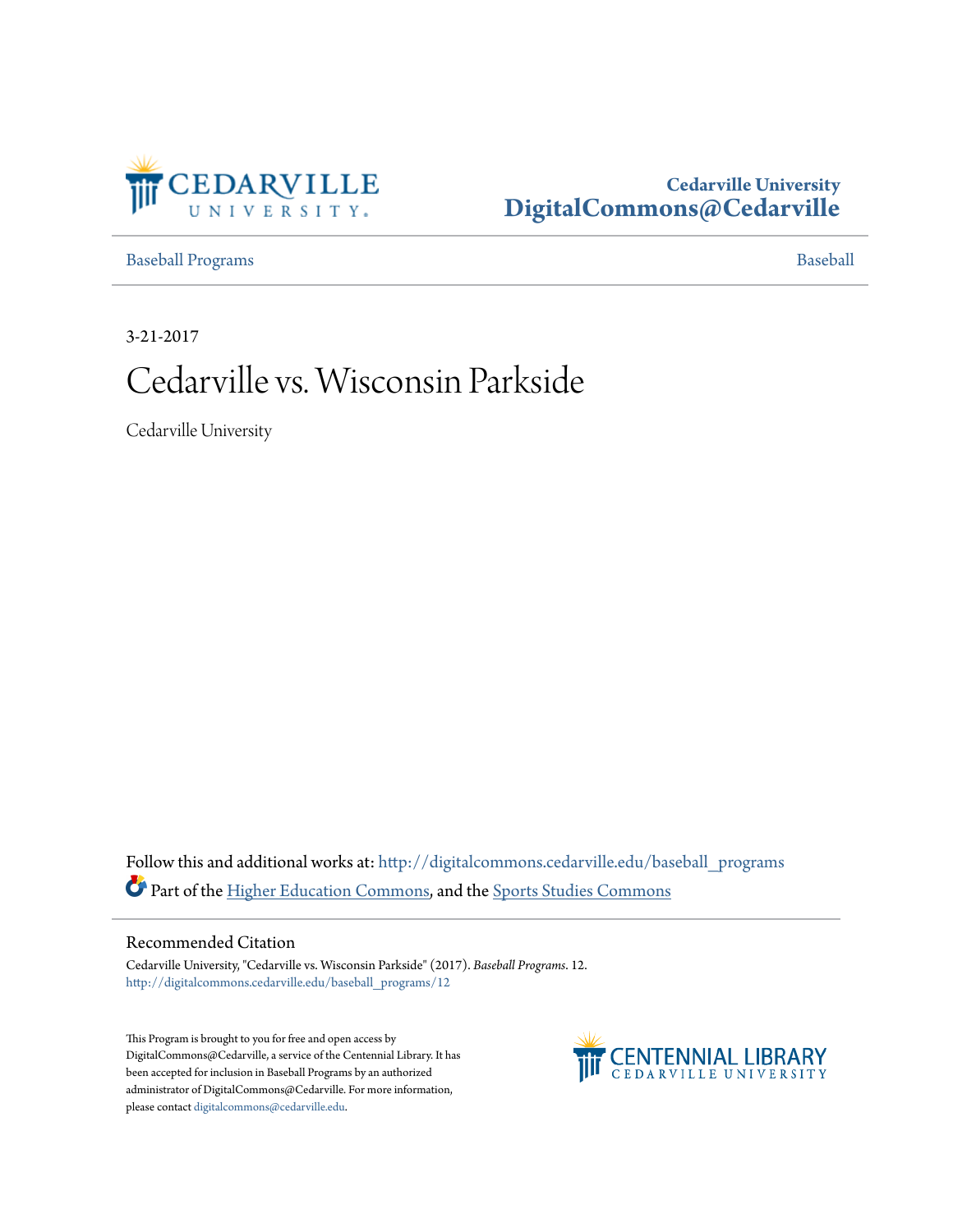# GAMEDAY

 $\mathbb{G}$ 

**TUESDAY MARCH 21**  $1:00<sub>PM</sub>$ 

# **JACKETS** VS. WISCONSIN **PARKSIDE**